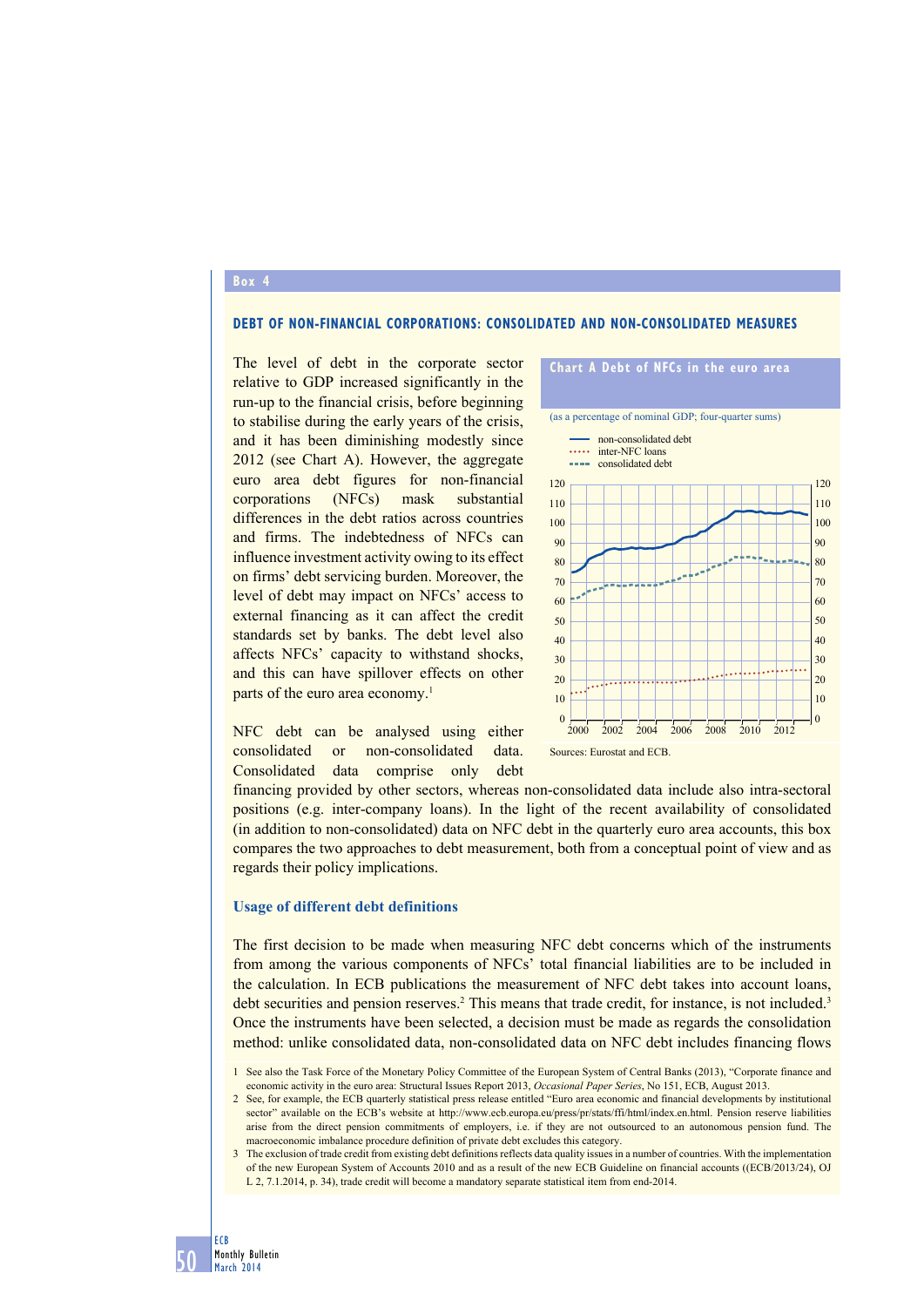### **ECONOMIC AND MONETARY DEVELOPMENTS**

Monetary and financial developments

and positions arising within the NFC sector, e.g. loans extended by companies to other companies resident in the same country.<sup>4</sup> There is evidence of loans, in significant amounts, being extended between resident corporations belonging to the same enterprise group. But in addition, loans between corporations belonging to different groups (i.e. without a significant capital link) may be granted for a number of reasons, such as to support a supplier, or for pure investment purposes.<sup>5</sup> With a few exceptions,<sup>6</sup> the ECB, the European Systemic Risk Board (ESRB) and the European Commission in its implementation of the macroeconomic imbalance procedure (MIP) have until recently relied on non-consolidated debt measures. The European Commission switched to the consolidated debt concept in its "Alert Mechanism Report 2014" under the MIP, exploiting the newly available consolidated data for all EU countries on an annual basis. Furthermore, the recent availability of consolidated NFC debt data, in addition to non-consolidated debt data on a quarterly basis for the euro area and for almost all Member States, means that analyses can benefit from both measurement concepts.

# **Conceptual considerations**

From a conceptual point of view, the choice between consolidated and non-consolidated debt measurement is not clear-cut, and can serve different analytical purposes. Consolidated debt measures the amount of funds received by a sector from all other (both resident and non-resident) sectors. As such, this approach provides an overview of the inter-sectoral flow of funds.

For assessing debt sustainability, as well as the refinancing or credit risk of NFCs, the debt positions occurring between NFCs should also be taken into account, thus supporting the use of non-consolidated debt measures in such analyses. However, sector account concepts do not allow any distinction to be made between debt within one company group and debt between NFCs belonging to different groups. The two are very different in nature and pose different issues as regards, for instance, debt sustainability. Intra-group lending can be very significant, with large cross-country heterogeneity. Thus, it should ideally be analysed separately from debt owed to unrelated NFC creditors.

On the other hand, an argument in support of non-consolidated debt measurement is that derived indicators, such as the leverage ratio, show debt in relation to total equity or assets, which are available only on a non-consolidated basis. Acknowledging the relative merits of the two concepts, in its implementation of the MIP, the European Commission, for example, continues to use non-consolidated measures of debt as an additional indicator. Similarly, the ECB, in a recent analysis of corporate indebtedness, used both non-consolidated and consolidated data.7

# **Cross-country data, comparability and statistical issues**

Non-consolidated data are, in principle, more comparable across economies, because for national accounts statistical purposes the consolidation of inter-NFC debt only refers to the consolidation of debt between NFCs resident in the same country. Therefore, the comparability of consolidated data can be affected by different shares of domestic inter-NFC financing across countries.

<sup>4</sup> In this box the term "consolidated" follows the European System of Accounts definition referring to consolidation at NFC sectoral level. In accounting, "consolidated" statements are usually defined by reference to a company group.

<sup>5</sup> However, these latter cases seem to be relatively minor compared to the evidence of significant intra-group lending.

<sup>6</sup> Some proxies for consolidated debt measures have been used especially when comparing the euro area economy with that of the United States.

<sup>7</sup> See the article entitled "Deleveraging patterns in the euro area corporate sector", *Monthly Bulletin*, ECB, February 2014.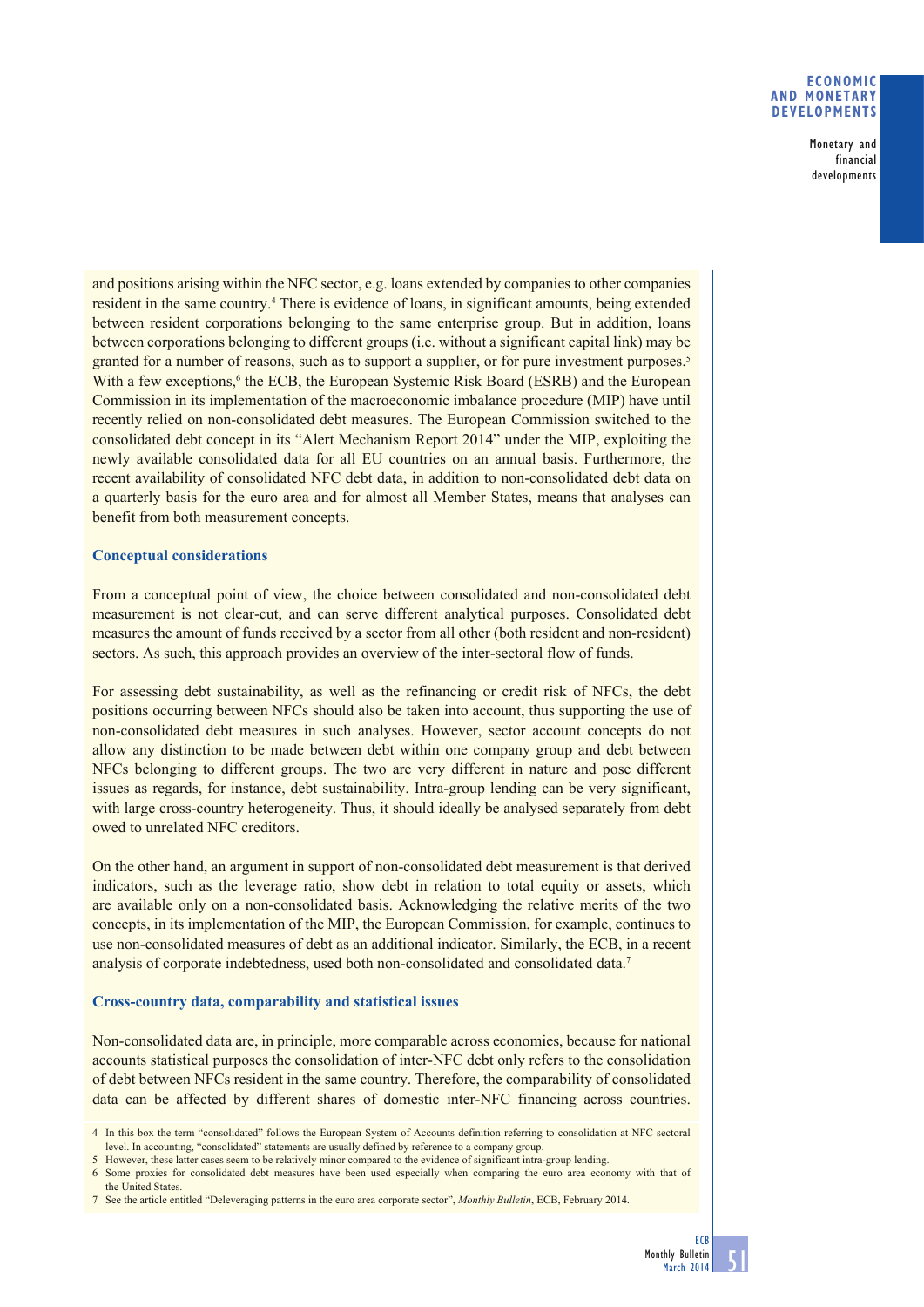(In principle, the latter can be assumed to be generally lower for small and integrated economies 8). Non-consolidated data may therefore be preferable when comparing debt levels across euro area countries or the aggregate euro area debt level with that of individual countries.

According to the available data, however, the share of domestic inter-NFC lending (as measured by the inter-NFC debt-to-GDP ratio) is highest for some of the smaller countries. The highest inter-NFC financing ratios are recorded in Belgium, Luxemburg and Malta, a phenomenon probably related to particular structural features in these countries,<sup>9</sup> while larger countries report relatively low ratios (see Chart B). Moreover, non-consolidated debt figures show a higher crosscountry variance than consolidated debt figures, due to the high variability of inter-NFC loans across countries. Some of this cross-country variation is likely to reflect statistical measurement issues, in particular the two points described below.

**1) Different concepts of statistical units:** the level of granularity applied in the statistical definition of an NFC in relation to the enterprise group affects the debt measurement results. The more individual enterprises are identified within enterprise groups, the higher the number of NFCs that are recorded separately and the higher the potential intra-enterprise group financing and the non-consolidated NFC debt. Conversely, countries using higher levels of aggregations of NFCs as statistical building blocks record significantly lower levels of inter-NFC debt. Work has started on improving the comparability of country practices in this respect.



#### Sources: Eurostat and ECB.

52

ECB Monthly Bulletin March 2014

Notes: 1) For the euro area, consolidated debt and inter-NFC loans are not comparable with country data. Latvia is not included in the euro

area aggregate as the data refer to Q3 2013.<br>\*For Ireland, Cyprus and the Netherlands inter-NFC loans are based on annual financial accounts for 2012 and consolidated debt is calculated<br>as non-consolidated debt minus annua

8 In the euro area accounts aggregates the euro area is treated as a single economy and inter-NFC loans include all loans between NFCs resident in any euro area Member State.

9 Structural features such as the attractiveness of these countries for multinational groups relate inter alia to favourable tax treatments.